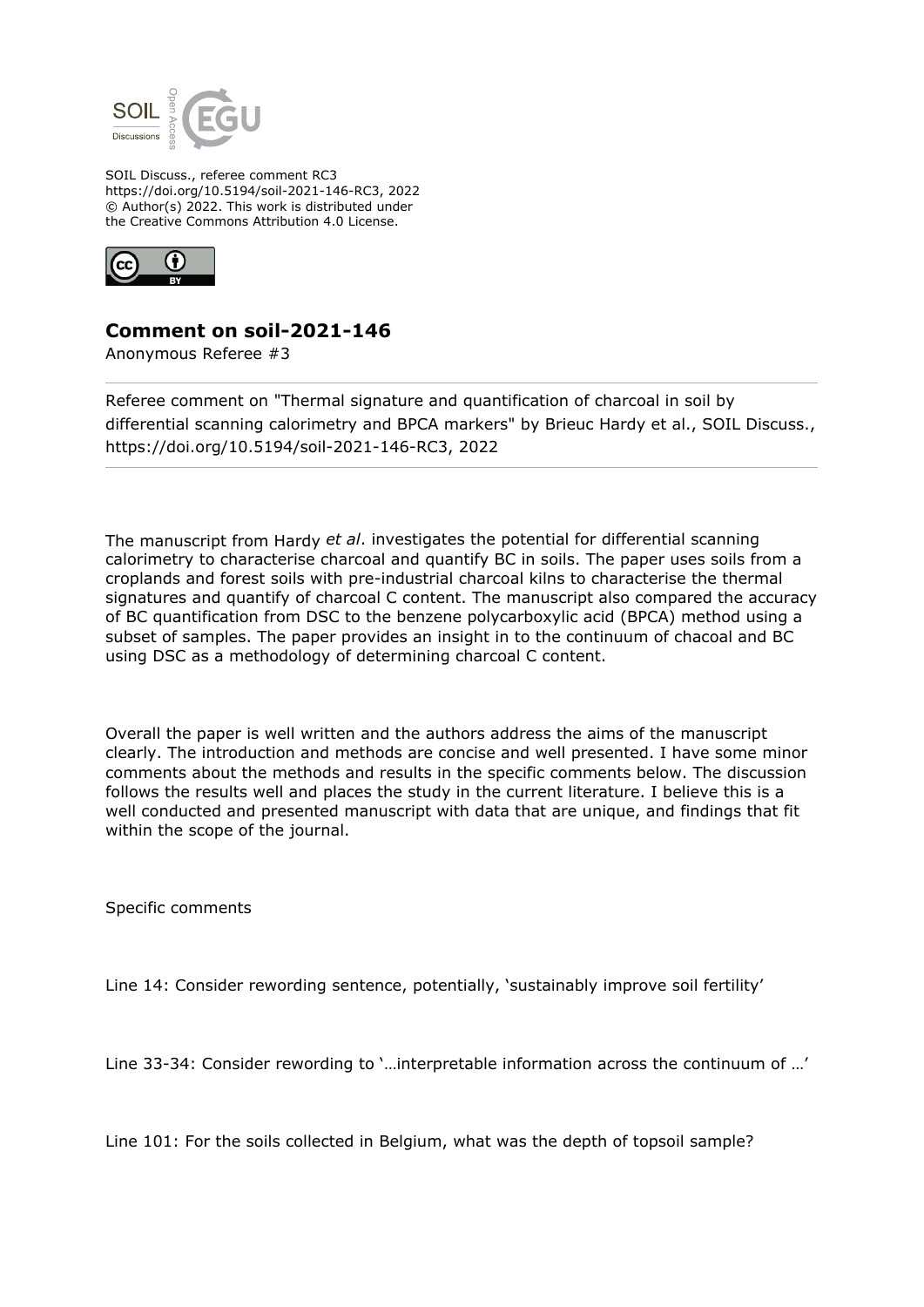Line 167: Can you explain the selection of charcoal concentrations in more detail?

Line 173 change 'previously' to 'prior'

Figure 4: Caption refers to soils from Wallonia and German, which is confusing because in the methods they are labelled as either German or Belgium soils. Suggest changing Wallonia to Belgium in the caption.

Figure 6: figure has the  $R^2$  value but no line fitted or coefficients listed?

Figure 7: Too many significant figures

Figure 7: caption doesn't explain 7a or 7b explicitly

Line 208: august to "August"

Line 212: any statistical tests to measure these differences

Line 222: keep the naming of  $R^2$  consistent

Line 226: change 'more than twice smaller than' to 'less than half of'

Line 230: "c. five"?

Line 235: consider changing 'mineral background' to 'mineralogy'

Line 242: consider changing "to get rid of" to reduce, remove, minimise.

Lines 267-268 ("A positive …"): Sentence is confusing, consider rewording